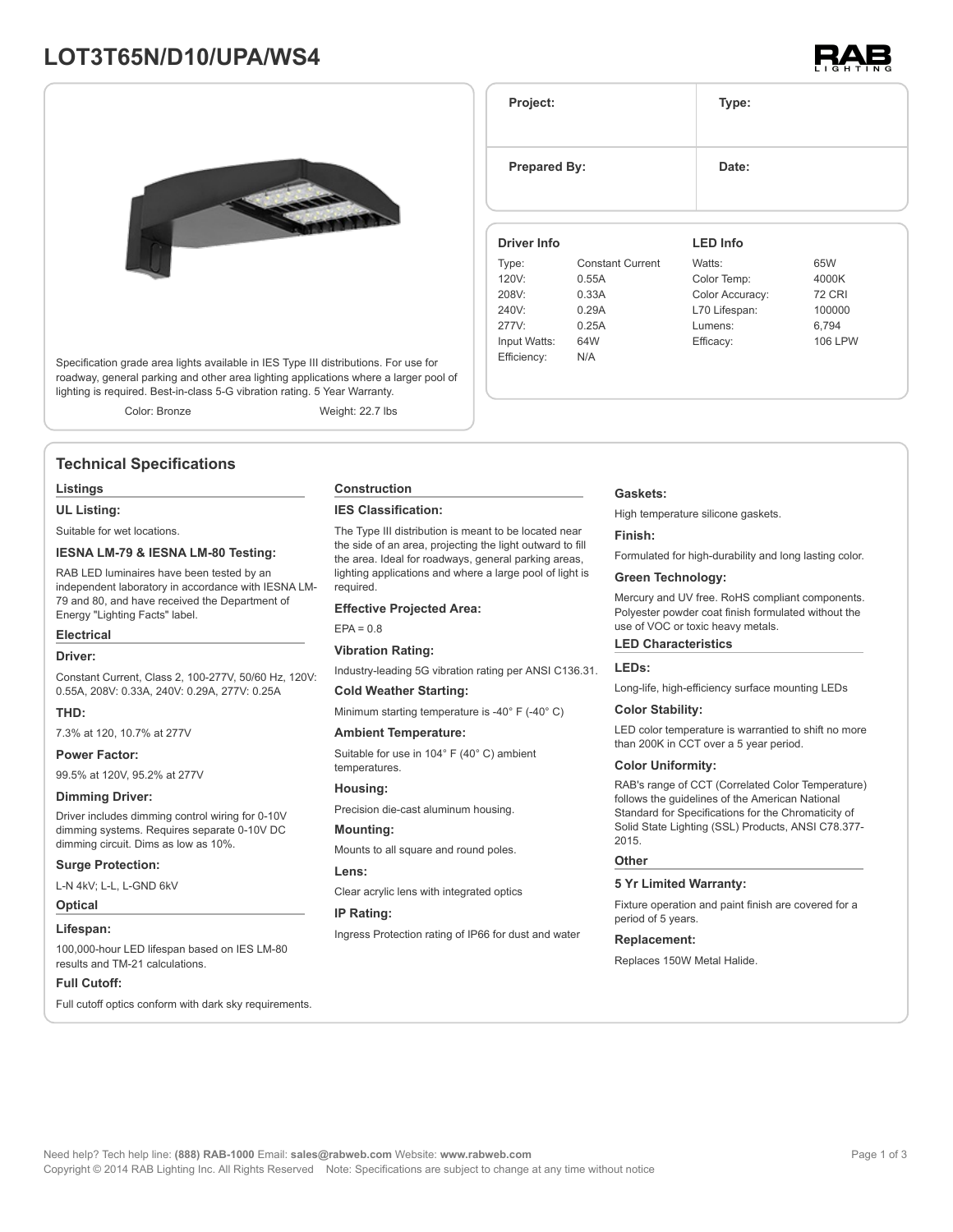

# **Technical Specifications (continued)**

#### **Other**

#### **Country of Origin:**

Designed by RAB in New Jersey and assembled in the USA by RAB's IBEW Local 3 workers.

#### **Buy American Act Compliant:**

This product is a COTS item manufactured in the United States, and is compliant with the Buy American Act.

# **Recovery Act (ARRA) Compliant:**

This product complies with the 52.225-21 "Required Use of American Iron, Steel, and Manufactured Goods-- Buy American Act-- Construction Materials (October 2010).

## **GSA Schedule:**

Suitable in accordance with FAR Subpart 25.4.

**Sensor Specifications**

#### **Operating Voltage:**

120V or 277V

**Power Consumption:**

1W

# **0-10V Sinking Current:**

50mA

# **Adjustable High and Low Modes:**

High: 0-10V; Low: off, 0-9.8V

#### **Time Delay:**

30 seconds, 1-30 minutes

#### **Adjustable Cut Off Delay:**

Time in which the fixture will remain on low mode with no motion before turning off and waiting for new motion to turn on: None, 1 -60 min., 1 -5 hrs.

#### **Adjustable Sensitivy:**

None, low, medium, maximum

**Adjustable Setpoint:**

# None, 1 to 250 fc, auto

**Adustable Ramp Up and Fade Down Times:**

1 to 60 sec.

# **Operating Temperature:**

-40°F to 167°F (-40°C to +75°C)

#### **Operating Humidity:**

20% to 90% noncondensing

# **Relay Life Rating:**

200,000 cycles (120/277VAC), 50,000 cycles (230VAC)

#### **IP Rating:**

Ingress Protection rating of IP66 for dust and water

# **UL Listing:**

Suitable for Wet Locations as factory installed.

#### **Handheld Wireless Configuration Tool:**

Adjust settings using handheld wireless configuration tool. Only available with 0-10V dimming driver options.

#### **Multi Level Motion Sensor:**

60 ft. diameter coverage from 40 ft. height.

Lightweight design and low EPA minimize pole load

Best-in-class 5-G vibration rating

100,000-hour LED lifespan

5-year warranty